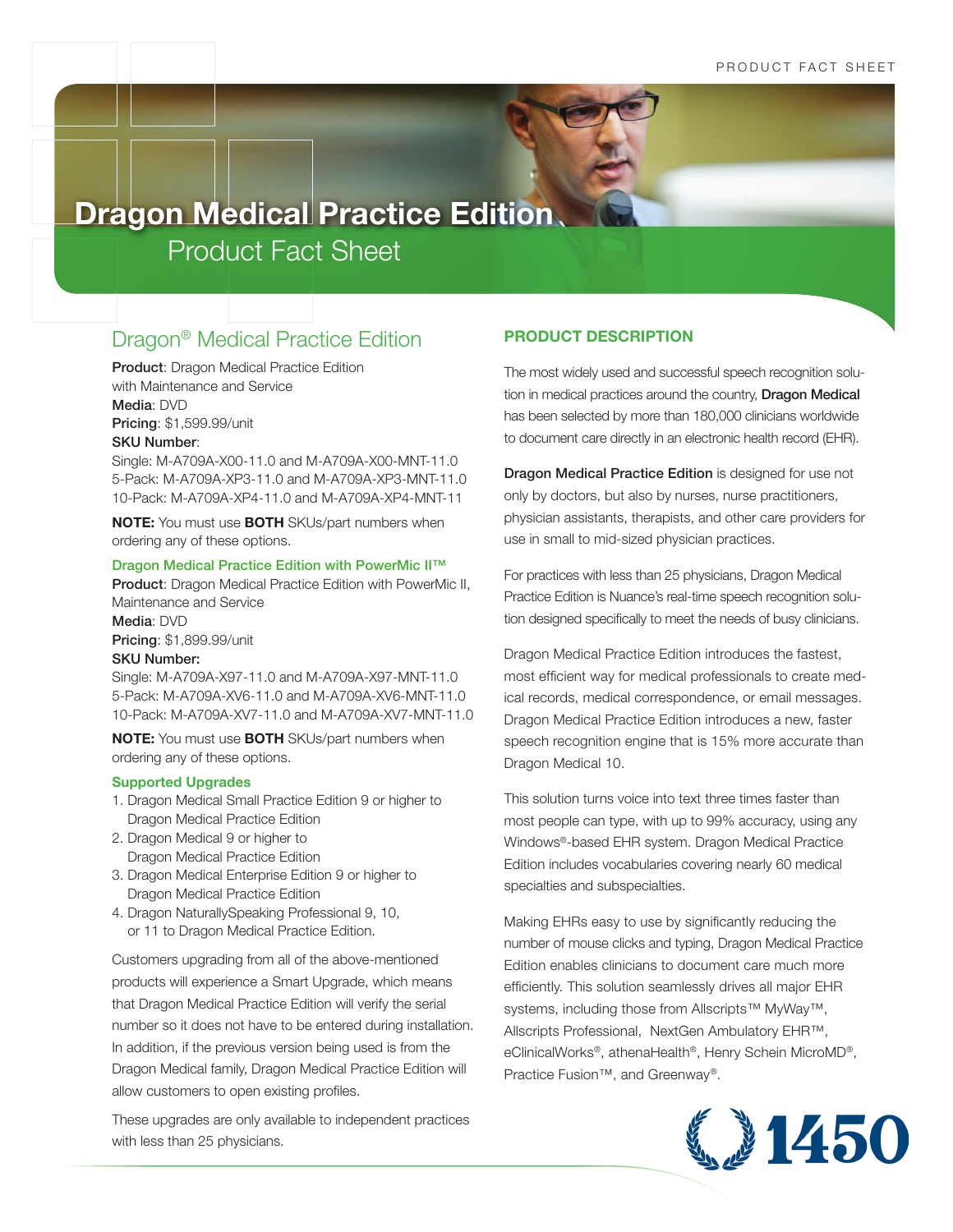# **Market Factors Driving EHR Adoption**

EHRs offer the potential to dramatically improve the cost and quality of healthcare. Despite this potential, EHR software is used by only 20% of clinicians in the U.S. today. In order to understand the potential benefits of Dragon Medical, it is important to articulate the factors that are driving U.S. healthcare toward EHR adoption, as well as the factors that are inhibiting EHR adoption.

Incentive payments to physicians have dramatically accelerated EHR software purchasing and implementation. Passed in 2009, the Health IT for Economic and Clinical Health Act (HITECH) will provide physicians up to \$64,000 each "for showing that they are meaningfully using health information technology," by purchasing and using CCHITcertified (www.cchit.org) EHRs. According to the 2010 CapSite Ambulatory EHR and PM Study, 42% of all physician practices indicated they had purchased an EHR in the previous two years—up from 37% a year earlier.

Physicians must also purchase EHRs in order to report to the Center for Medicare and Medicaid Services (CMS) a number of Clinical Quality Measures (CQMs) as well as maintain Problem Lists and Medication Lists. Clearly, EHR templates are required to capture these elements of the patient encounter to meet CMS guidelines.

But structured data capture is only part of the new mandate for electronic patient documentation. Other changes include:

#### A Change in Reimbursement Philosophy

U.S. healthcare is evolving from "fee for service" to "pay for quality," with pilots for a new payment methodology called Accountable Care. As part of this methodology, all caregivers for an individual patient—including PCP, specialists, hospital, and post-acute care, as needed—share reimbursement of a single payment by the federal government for an instance of care, such as hospitalization.

These healthcare providers will form "Accountable Care Organizations" that will need to have patient information readily available. This "care team" approach and payment philosophy also puts a premium on ensuring that electronic patient documentation is complete and up-to-date and reflects clinicians' thoughts and medical decision-making, thus ensuring better medical decisions.

Clinicians repeatedly express concern that EHRs slow them down and reduce the completeness of medical records because clinicians are required to type and are forced to use an EHR's structured templates, which do not allow clinicians to express patient assessments, diagnoses, and treatment plans in their own words.

# **Factors Inhibiting EHR Adoption**

In the rush to computerize patient information, it is assumed that once EHRs are widely deployed, patient records will be more complete and care will universally improve.

Clinicians have the following concerns about EHR adoption:

- Dramatically Slower Clinician Productivity in Documenting and Providing Care. On average, EHRs add 30 minutes or more a day to the documentation process for clinicians. This lower productivity has reduced clinicians' patient loads and resulted in longer wait times and reduced patient satisfaction.
- Lower-quality Patient Notes. The sole reliance on EHR's point-and-click templates requires that a clinician click through required menus to provide all detail about a patient case. Without a corresponding "patient narrative"—a dictated, free-text description of the clinician's findings, thoughts, assessment and plan, or "medical decision-making"—the patient note will be incomplete and satisfy neither the clinician providing care nor ancillary providers.

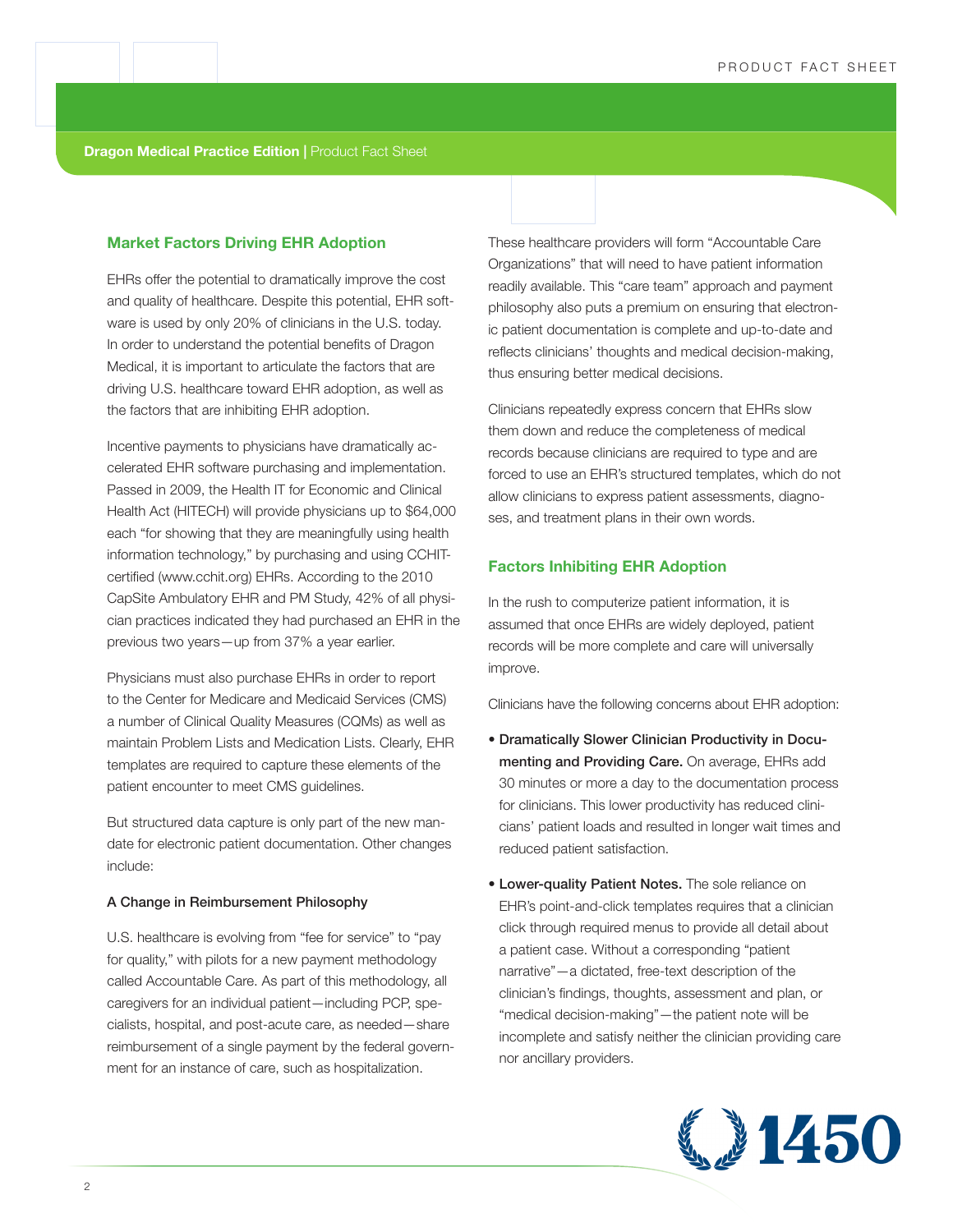According to a survey conducted by Nuance Healthcare of over 1,000 physicians, two-thirds said that using the mouse and keyboard to document care in an EHR represents a "major hurdle" in their practice of medicine. More tellingly, 97% of physicians indicated that the structured templates of an EHR prevent the physician from telling the patient's full story or accurately reflecting the physician's decisions—vital in an integrated delivery network where one-on-one conversations between primary care physician and specialist cannot economically or efficiently take place about each patient.

Given this scenario, an alternative or assistive technology is needed to facilitate EHR adoption rates, which addresses clinician productivity, clinician and patient satisfaction, and quality of medical record concerns.

In an era of Accountable Healthcare, where there is shared responsibility for the quality and cost of patient care, Dragon Medical Practice Edition empowers healthcare organizations and clinicians to accurately capture and transform the patient story into meaningful, actionable information to facilitate smarter, more efficient decisions across the healthcare enterprise.

# **Dragon Medical Practice Edition is the Solution**

Dragon Medical Practice Edition is a mission-critical speech recognition solution for clinicians in small- to midsized practices. It accelerates EHR adoption, helping clinicians navigate quickly through EHRs to review lab tests or past medical history, while documenting care anywhere in a patient record. Dragon Medical Practice Edition provides seamless integration with most EHRs, medical specialty vocabularies, and regional accent tools, as well as numerous other features that make clinicians more productive. This means that clinicians can now deliver the highest quality care while improving the outcomes and economics across an entire healthcare enterprise.

#### **Core Value Proposition**

Today, small to mid-sized practices face the challenge of adopting an EHR in a busy practice, which could have a substantial impact on the quality of patient documentation and clinician satisfaction.

With Dragon Medical Practice Edition, these practices can realize the following benefits:

- Accelerated EHR adoption
- Clinician satisfaction
- Higher quality patient notes.

# **Accelerated EHR Adoption**

Clinicians who are using Dragon Medical will benefit from a better recognition of medical terminology than when using a non-medical product. As a result they are able to dictate faster and get more accurate results than ever before. Dragon Medical Practice Edition is specifically developed to support dictation directly into an EHR system a capability not supported by Dragon NaturallySpeaking non-medical editions. Dictating patient notes with Dragon Medical is more than three times faster than typing. Using macros, clinicians can streamline their navigation from one part of the EHR to the next, and, more importantly, create a comprehensive—though individualized—medical report. Dragon Medical is the only product within the Dragon product line that supports HIPAA and governmental patient security and confidentiality guidelines.

Dragon Medical Practice Edition frees up clinicians to spend more time with patients, thus increasing patient and clinician satisfaction.

# **Clinician Satisfaction**

Because it's faster and easier to document more complete notes with Dragon Medical Practice Edition—when compared to pointing and clicking, or typing—clinician satisfaction is improved. As a result, clinicians can see more patients and get home on time for dinner, with paperwork completed before they leave the office.

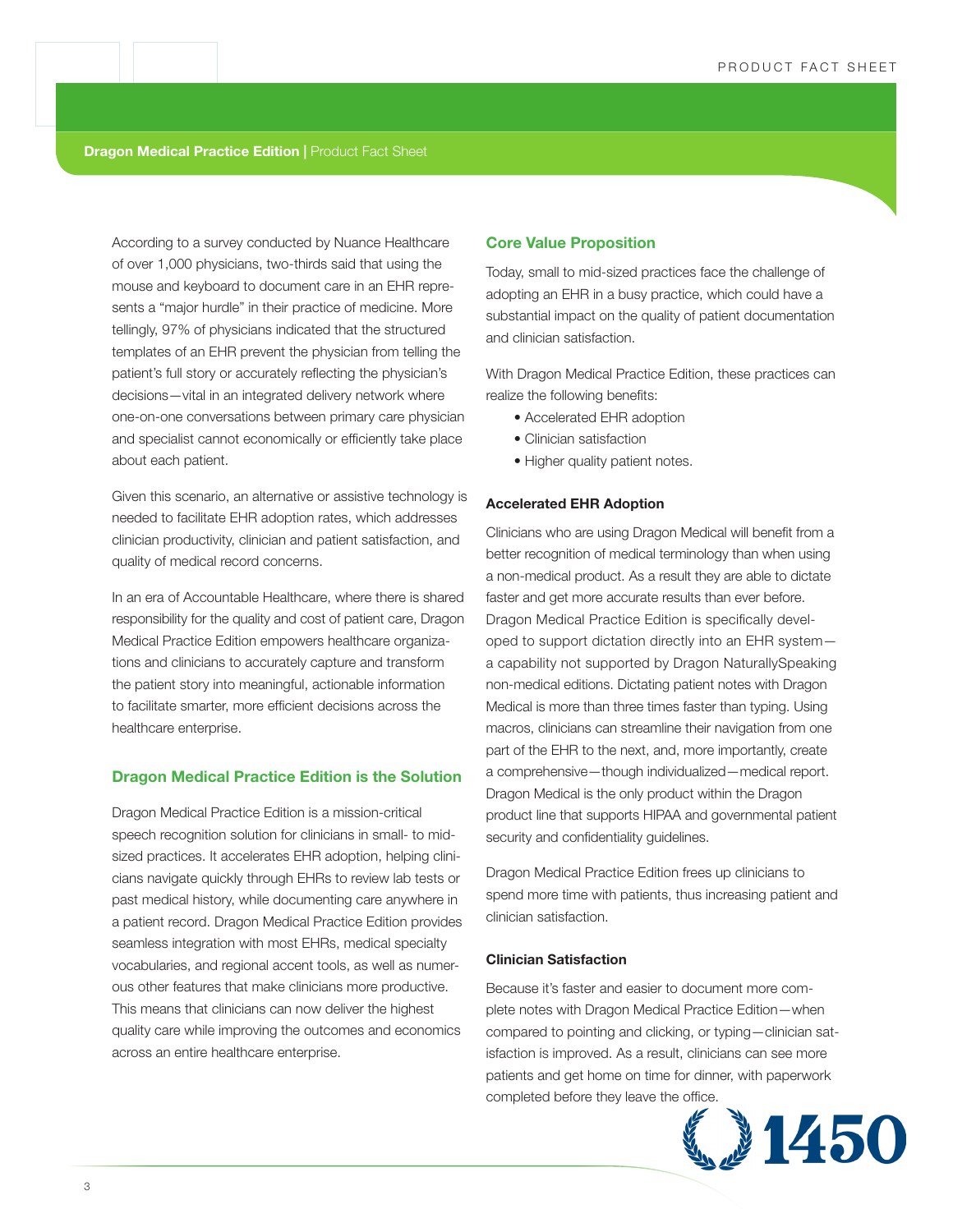*"I often use my voice to trigger a command … which pulls in labs information—with a single command… It's fun! It makes a tedious task more enjoyable."* 

> —Dr. John Kaschko Primary Care Physician Group Health Cooperative Seattle, Washington

#### **Higher Quality Patient Notes**

When using Dragon Medical Practice Edition, practice economics can be substantially improved. Patient notes dictated using Dragon Medical Practice Edition are more complete, which informs more detailed clinician decisionmaking. All of which supports higher levels of reimbursement than simple notes created by point-and-click EHR templates. Denial rates are reduced as documentation

and coding appropriateness are improved. The cost of transcription is dramatically reduced when Dragon Medical Practice Edition is implemented in the practice.

#### **Overall Impact**

Dragon Medical's sizeable effect on practice economics, quality of care, and physician satisfaction is demonstrated by the results of a study of Dragon Medical's impact on EHR use at Fallon Clinic (Worcester, Massachusetts).

The study compared efficiency, note "quality," reimbursement, and overall physician satisfaction for a group of physicians initially using an EHR with transcription against the same group just 30 days after being trained on Dragon Medical. Further, there were significant, quantified differences in all aspects of care, including projected annual transcription savings of \$5,000 per physician. The study also indicated that Dragon Medical can increase annual reimbursement per physician from \$10,000 to \$13,000 due to more complete notes, which justify a higher level of service.

# **Summary**

The following is a summary of the impact Dragon Medical has on handwriting, typing, or transcribing users:

| <b>Physicians Using EHRs</b>                                                                          | <b>Physicians Using Dragon Medical Practice Edition</b><br>with EHRs                                                                 |
|-------------------------------------------------------------------------------------------------------|--------------------------------------------------------------------------------------------------------------------------------------|
| Spend more time on documentation than via handwriting or<br>transcribed dictation                     | Reduce their time spent documenting care                                                                                             |
| Complain their notes aren't in their own words                                                        | Dictate a personalized patient narrative unique to each patient<br>directly in the EHR                                               |
| Spend more time focused on the computer than the patient                                              | Have more time to focus on the patient                                                                                               |
| Find their already-long days are further lengthened as typing into an<br>EHR is slower than dictating | Dictate each note and complete it prior to seeing the next<br>patient, which means they can leave on time with their notes<br>signed |
| Turn physicians into typists                                                                          | Can dictate by voice, in their own words, directly into the EHR                                                                      |
| Complain that the notes are less detailed than with traditional<br>dictation                          | Find their notes are more detailed, more complete, and often<br>justify higher reimbursement                                         |
| Click through the EHR system's cumbersome navigation windows                                          | Say one word and get the appropriate check boxes filled on<br>different pages                                                        |

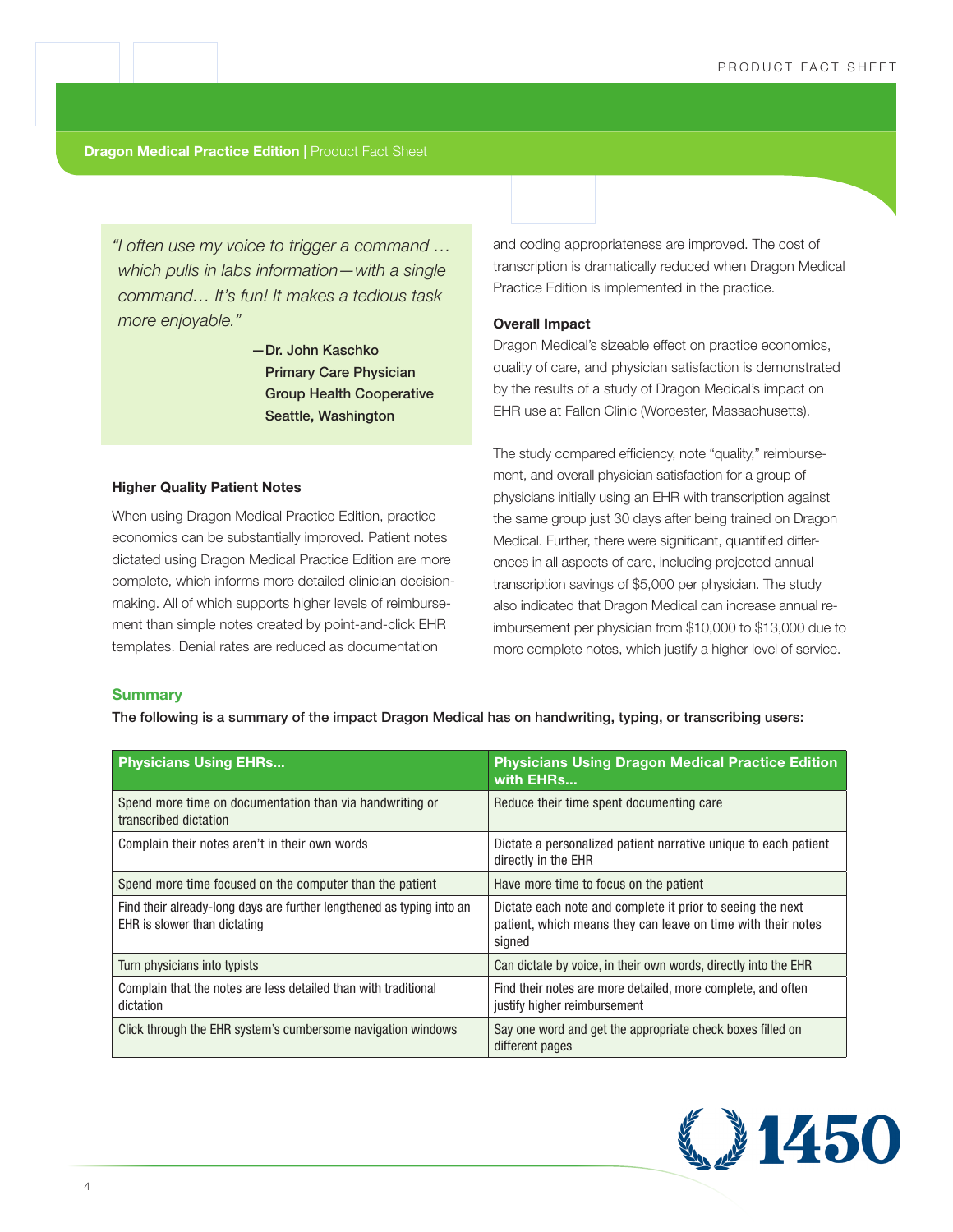# **Target Audience**

Dragon Medical Practice Edition is targeted at the small- to mid-sized, independent, non-hospital-owned (1 to 24 doctors) practice market.

- There are approximately 311,000 physician practices that have between 1 and 24 doctors.
- A sizeable percentage are evaluating/selecting EHRs during the next 12 to 24 months.

# Table: Distribution of Physicians Working in Private Practice, by Size of Practice

| <b>Description</b>                         | <b>Est. Percentage of all MDs</b> | <b>Est. Number of MDs</b> |
|--------------------------------------------|-----------------------------------|---------------------------|
| Physicians working in 1-2 doctor practices | 30%                               | 240,000                   |
| Physicians working in 3-5 doctor practices | 10%                               | 80,000                    |
| Physicians working in 6+ doctor practices  | 25%                               | 200,000                   |
| Total                                      | 65%                               | 520,000                   |

 *Source: Center for Studying Health System Change www.hschange.org*

# **Characteristics**

The 1 to 24 physician practice has the following characteristics:

- 1 to 4 offices/locations.
- Can be single or multi-specialty.
- Physicians are owners and decision-makers:
	- Input from "professional" manager and/or IT—minimal decision cycle—can range from a "one-call close" to requiring "board approval" for larger practices.
	- Small (0 to 5) IT department has little/no influence. Smaller practices often outsource their IT support to local IT consultant.
- Multi-specialty or subspecialty (not primary care) typically makes a significant annual transcription spend.
- At \$5K to \$12K per physician, they may be spending between \$5K to \$150K a year or more on transcription.
- Responsiveness/referrals to primary care physicians is an important driver of specialty practices' business. Slow transcription turnaround time is a potential "buy sign" to explore.
- IT-dependent: These practices are on second- or in some cases third-generation practice management/patient scheduling systems, which means they have some expertise in computerization.

# **Organizational Structure**

Although there is no "typical" organizational structure in a 1 to 24 physician practice, physicians are not only the owners in most cases, but also provide day-to-day administrative leadership, with one of the physicians typically serving as the CEO or Managing Partner.

Larger practices (i.e. those with 10 or more physicians) typically have one or two non-physicians in key administrative roles—usually with the title of Chief Administrator, Practice Manager, or Chief Operating Officer—overseeing billing, reimbursement, patient accounting, general financial management of the practice, and "operations," including IT.

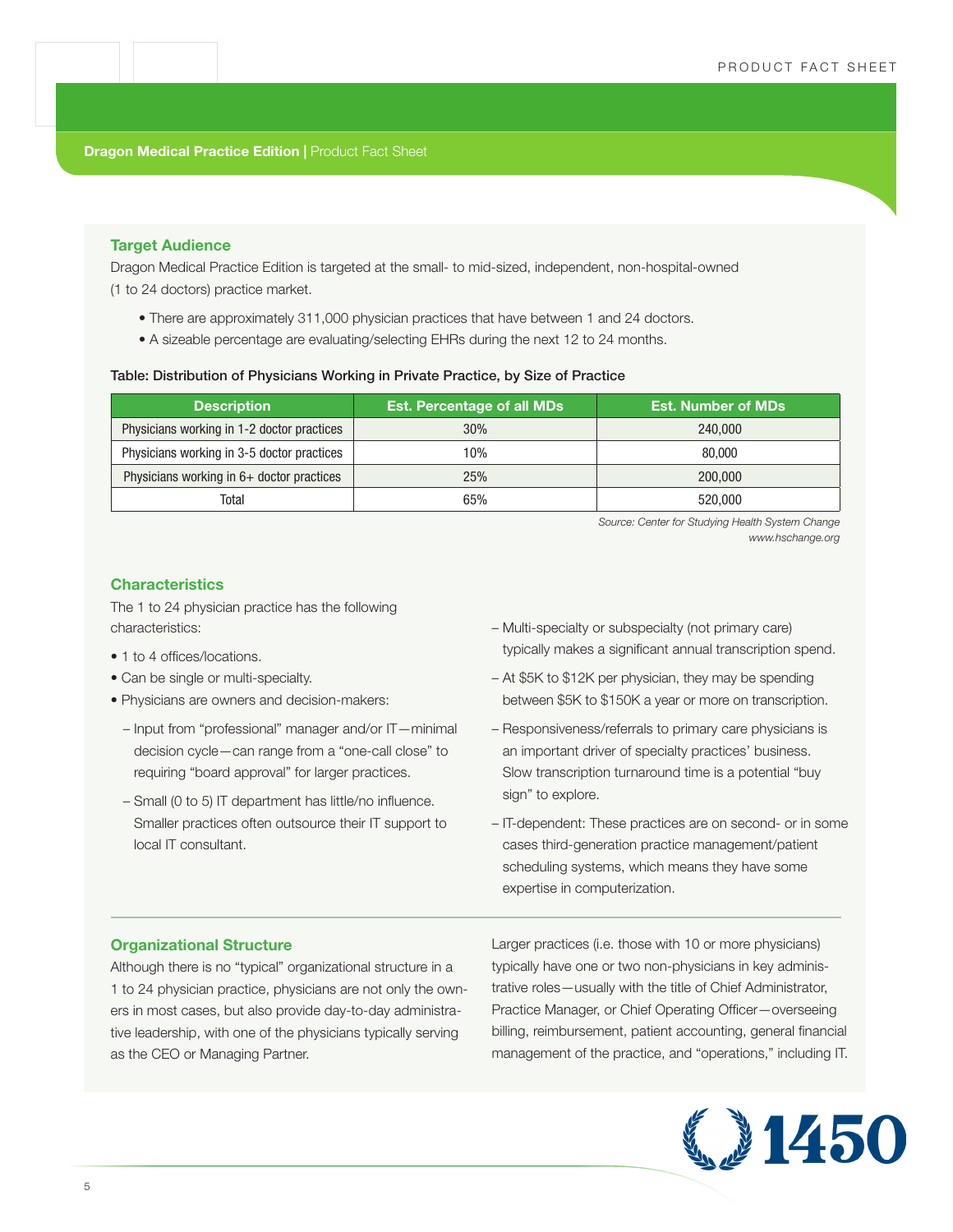# **NEW PRODUCT FEATURES**

Below is a summary of new features and capabilities in Dragon Medical Practice Edition.

- **Smart configuration.** Dragon Medical Practice Edition runs on a variety of hardware, from netbooks to highpowered desktops. The software automatically detects hardware resources and sets up the recommended configuration. Its state-of-the-art technology takes advantage of advances in hardware and runs in multiple threads automatically when multi-core hardware is detected to achieve better recognition performance.
- Recognition analytics. A percentage of misrecognitions can be caused by simple audio quality issues such as incorrect microphone connection or placement, background noise, microphone out of range, or low on battery. Dragon Medical Practice Edition automatically detects poor audio input; it then alerts the user (in various ways depending on the issue), offering advice to remedy the situation. This lets Dragon Medical Practice Edition use the best audio possible—an important factor for accuracy.
- Accuracy tuning. Ability to analyze selected documents and email; includes Nothing But Speech filter to automatically eliminate um/ah utterances, filtering out unwanted speech noise that previously lowered accuracy.
- Smart corrections. In the past, corrections entered using the keyboard were not incorporated into the user profile. Now when a user dictates something and retypes it to correct a misrecognition, Dragon Medical Practice Edition identifies this as a correction and uses it to adapt the user's profile, improving the software's accuracy over time.
- New Dragon Sidebar. A major enhancement over Dragon Medical 10's Sample Commands window, this new desktop assistant allows users to discover and remember many commands and tips. At any time, it lets you glance at, or explore, global commands (including mouse commands), application-specific commands and custom-

created commands, as well as tips. Its contents change depending on what window is currently active. In addition, the Sidebar lets users print its content. (Note: This feature can be viewed by selecting from the Help menu.)

# **IMPROVED PRODUCT FEATURES**

- Recognition accuracy. Turns voice into text with up to 99% accuracy. Dragon Medical Practice Edition is 15% more accurate out of the box than Dragon Medical 10.
- Recognition speed. Dragon Medical Practice Edition improves recognition response time significantly. The software is also faster than previous editions when selecting application menu items by voice, or executing voice commands that perform actions within applications (e.g., "insert page break," "make that red," etc.).
- Profile creation wizard. User profile creation has been redesigned to be simple and conversational. The process now offers information about why each step is needed and helps users make optimal choices. Setting up a microphone or new audio source is more clear and straightforward.
- Help System and Tutorials. The Help system incorporates new tips and illustrations, a redesigned Tutorial, short videos, and easy access to related details such as a glossary of key terms.
- Navigating the computer desktop. Dragon Medical Practice Edition now supports more voice commands to show common Windows elements including the desktop and Control Panel, or folders such as My Documents and My Pictures. New commands enable users to effortlessly switch to a specific window. (Dragon Medical displays a numbered list so the user can just say the number of the desired window.) In addition, Dragon Medical allows shorter names for starting popular applications (e.g., "start Microsoft Word" instead of "start Microsoft Office Word 2007").

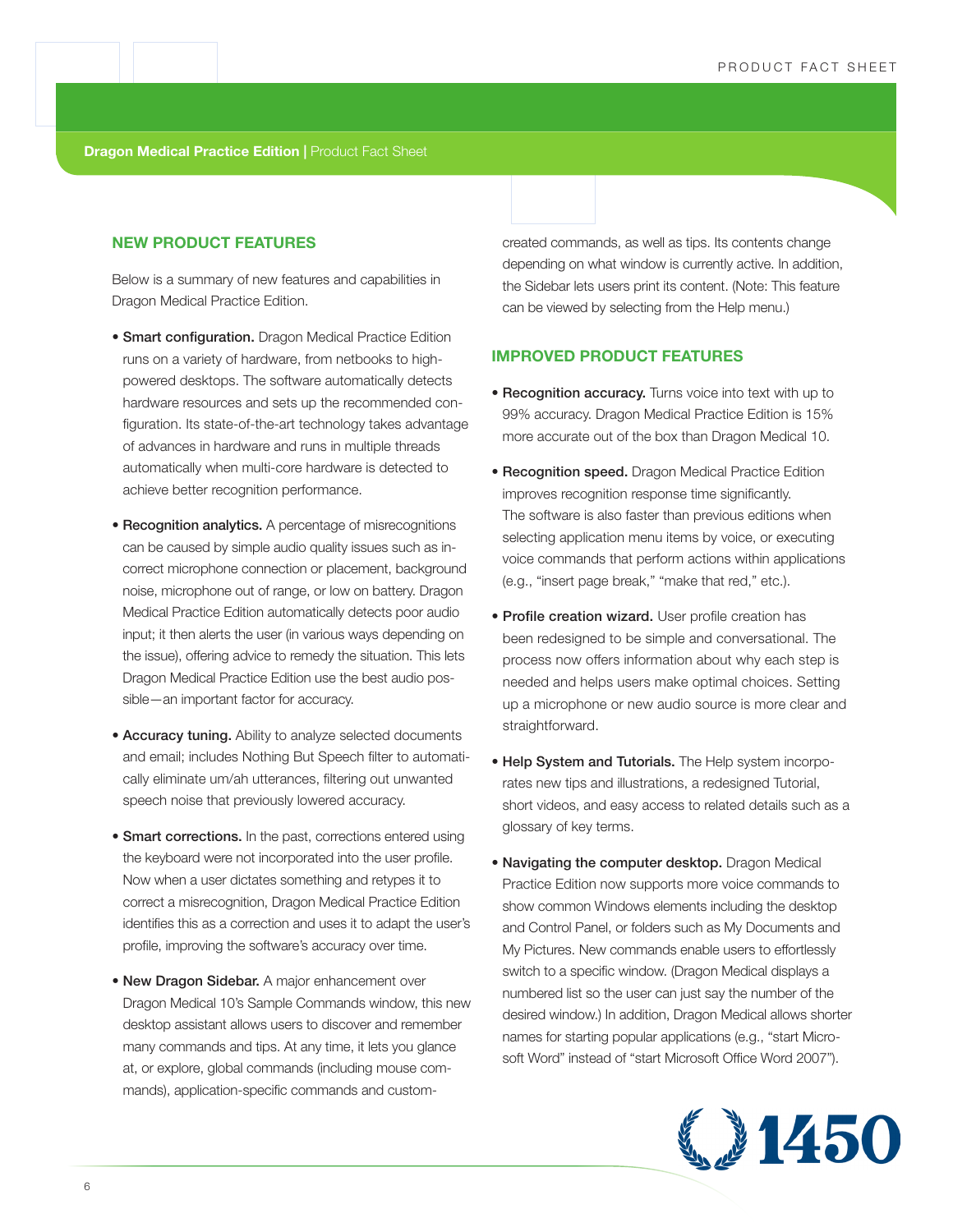- Improved playback. Smoother fast-forward and rewind behaviors are now available and users now have options to control speed and volume.
- Initial training time reduced for digital recording devices. Creating a new user profile for a digital recorder, or adding a digital recorder as a new audio source for an existing user profile is now much faster: the minimum reading time required to train Dragon Medical Practice Edition with a recorder has been reduced from 15 to 4 minutes. That means that clinicians can spend more time providing patient care.
- Ability to use .DSS and .DS2 files. Dragon Medical Practice Edition can now accept .dss and .ds2 formats directly. Files recorded using these digital speech recording formats (found on recorders from Olympus®, Grundig®, and Philips®) previously required conversion prior to transcription.
- Enhanced profile-opening user dialog. Dragon Medical Practice Edition displays profiles in a tree structure for faster access to multiple profiles.

# **A Selection of Other Major Features and Enhancements**

- Supports HIPAA Guidelines. Dragon Medical Practice Edition protects sensitive and confidential patient information by supporting encrypted network file storage of speech files, helping your organization satisfy HIPAA privacy and confidentiality guidelines. Dragon Medical Practice Edition features secure encryption methods, which provide even greater levels of information security.
- **EHR Support.** Medical professionals can navigate and dictate inside EHR application software. Nuance has the Dragon Medical Certification Program, which ensures compatibility with EHR vendors' latest releases.
- Hidden Mode. Users can dictate while reviewing lab or radiology test results and save when finished anywhere in the EHR.
- Dragon Medical Template Library. Dragon Medical Practice Edition comes with a library of more than two dozen macros for standard notes, such as SOAP note, new patient visit, and outpatient consults. In addition, an extensive list of "medical normals" by body system is also available, so that clinicians can immediately begin using Dragon Medical Practice Edition "out of the box" with less time spent creating their own templates.
- Medical Vocabularies. Dragon Medical Practice Edition contains vocabularies covering nearly 60 medical specialties and subspecialties, which ensures high dictation accuracy.
- PowerMic II™-Ready. Program your PowerMic II buttons to run a Dragon Medical function or user voice command—customizable by user.
- Medical Formatting Rules. Smart software expands medical abbreviations and follows capitalization rules of medical terms.
- MyCommands. Show user commands only in Command browser.
- DragonTemplates. Text and graphics commands with voice fields. Quickly automate form-filling applications. Users can now create text and graphics commands in the MyCommands Editor, which contains fields with a list of values that can be specified at the time of dictation.

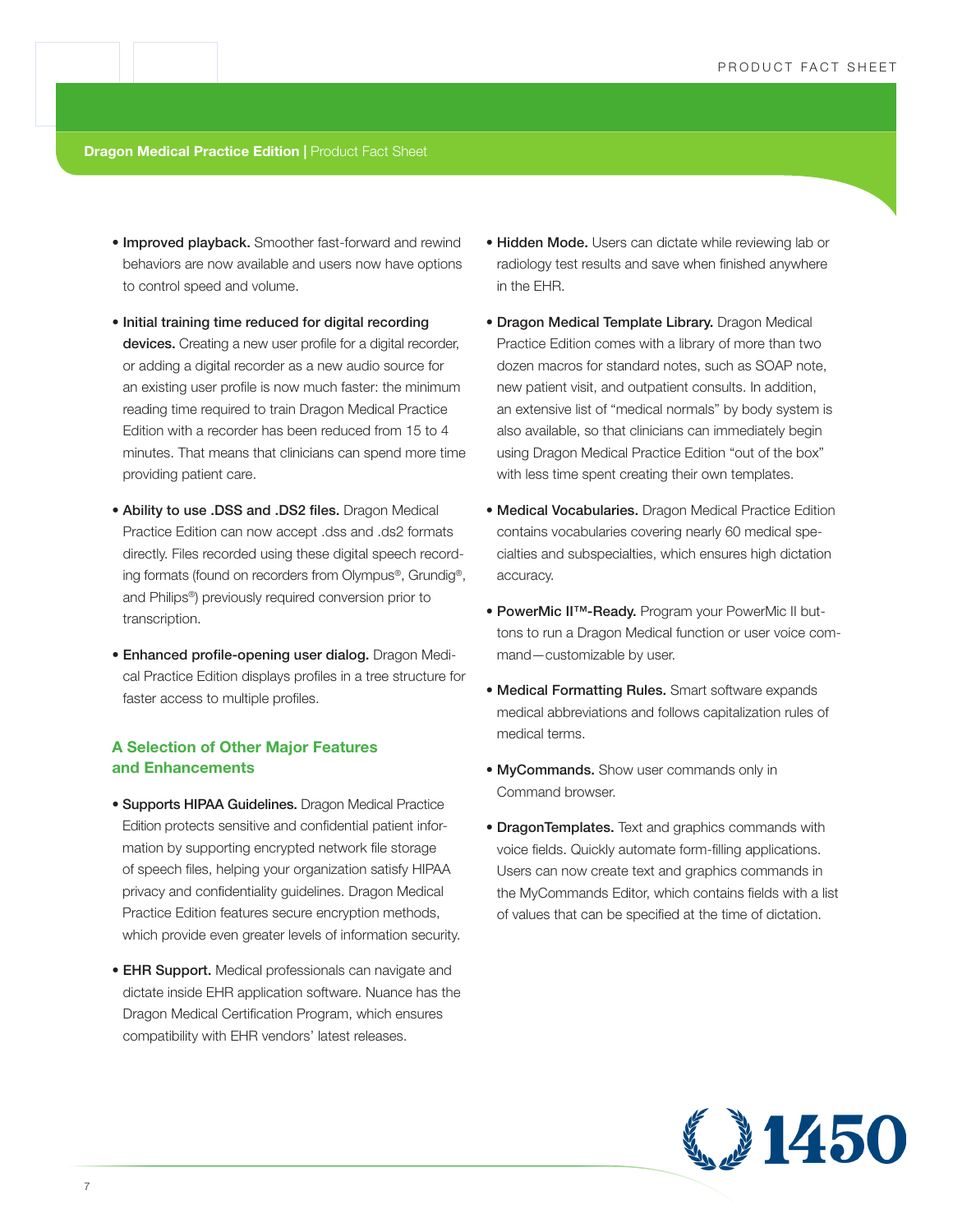Dragon Medical Practice Edition includes dozens of additional features and enhancements, which are categorized below for ease of review.

# **Accuracy Features**

- Regional Accent Support. Dragon Medical Practice Edition supports many regional accents of non-native speakers (Asian-Pacific, Asian-Indian, Australian, British, Hispanic, Pakistani) and U.S. accents (Deep South, Northern Inland).
- Medical Bluetooth® Acoustic Model Support. Special new acoustic software makes recognition with Bluetooth headsets better than ever.

# **Navigation and Control Features**

- Medical Search Commands. Dragon Medical Practice Edition offers multiple voice shortcuts for searching medical information on the Web. Clinicians can now search medical data via a single command on WebMD®, UpToDate®, PubMed™, and ICD-9 at any time without even having an Internet browser open. These commands combine multiple clicks into one fast command for the busy clinician. Simply say, "Search UpToDate for Wellbutrin contraindications," and Dragon Medical Practice Edition and UpToDate take you there.
- Voice Shortcuts to Search the Web. Dragon Voice Shortcuts collapse common tasks into simple voice commands. Now users can search the Web faster than ever before.
- Quick Voice Formatting (Delete <that> and Format **<that> Commands).** In addition to the many existing editing commands such as "Delete line," Dragon Medical Practice Edition introduces direct commands for formatting, deleting, and copying named words and passages. Rather than selecting the relevant word(s) or passage and commanding what to do with that text (e.g., "Select

very, [pause] Bold that"), users can now directly name the desired text with the desired action in a single voice command, such as "Bold very."

- More Powerful Capitalization Rules. Users can instantly set capitalization rules for words as they are added for the following word categories: Person, Department, and Drugs. Clinicians can have capitalization set to initial-caps, all-caps, or no-caps for the categories.
- Disable Web Commands. Disable HTML commands separately from dictation support so Dragon Medical Practice Edition won't confuse commands with dictated words.

# **System Management Features**

- Improved Security Features: Encrypt macros for distribution, providing resellers and administrators alike with better control of Dragon Medical Practice Edition.
- Upgradeable. Uses your voice profiles and language models from Versions 9 and 10 so all words and phrases you've added are available.
- PowerMic II Barcode Support. The PowerMic II with integrated barcode scanner can be used to scan MRNs, patient IDs, or accession numbers in your EHR system.
- Microphone Sleep Mode. Users can set Dragon Medical Practice Edition to have their microphone go to sleep when they want: 10 minutes, a half hour, or even two hours since Dragon Medical Practice Edition was last used.

# **PRODUCT BENEFITS**

# **More Efficient Care**

• Dictate Faster and More Accurately Than Ever. Dragon Medical Practice Edition is up to 15% more accurate than Dragon Medical 10—saving valuable minutes. Additionally, Dragon Medical Practice Edition

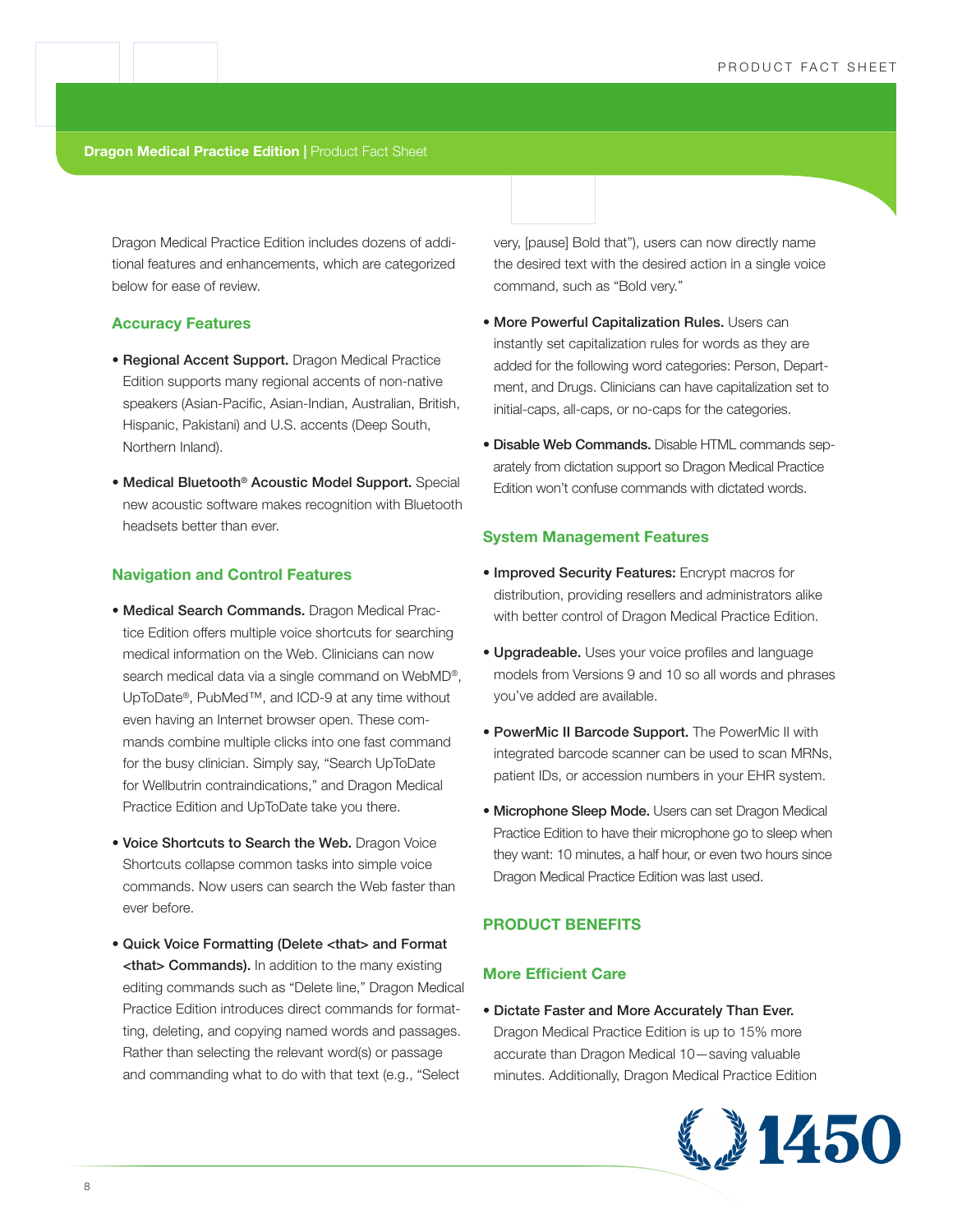has virtually instant response time, saving clinicians valuable minutes in their day.

- Dictate Anywhere in Your EHR System. Dragon Medical Practice Edition allows clinicians to dictate anywhere in an EHR system, while reviewing Lab Tests, Patient History, or Current Medications. Clinicians no longer have to click back and forth between information they're reviewing and the dictation window. They dictate while reviewing information, and the Hidden Mode feature allows the clinician to paste the dictation directly where he or she wants it.
- Accelerate Clinician Adoption and Acceptance of EHR Systems. Dragon Medical Practice Edition reduces time spent documenting care in an EHR:
	- Voice commands specific to each EHR reduce the amount of searching and mouse-clicks needed to move to the right screens.
	- "Free text" open dictation of medical decision-making (History of Present Illness, Assessment, Plan, and other elements of a medical note) directly into the EHR eliminates the need for clinicians to type.

# **More Effective Care**

Clinicians receive the following advantages from Dragon Medical Practice Edition over Versions 8, 9, and 10 or non-Medical products:

- Spend More Time with Patients. Increased accuracy and fewer errors to correct means clinicians can spend more time with patients, improving patient satisfaction.
- Dictate in Your Own Words. Dragon Medical Practice Edition's free-text dictation capability supports more detailed History of Present Illness, more flexible Review of Symptoms, and more descriptive Assessment and

Plan—the "medical decision-making" aspects of the note—which gives referring clinicians and ancillary providers a clearer and more detailed patient assessment and prognosis.

- Secure Patient Information. Dragon Medical Practice Edition supports HIPAA compliance guidelines to protect patient confidentiality.
- Improve Clinician Satisfaction. Clinicians who use Dragon Medical report that it significantly improves their enjoyment of practicing medicine. By allowing them to use their time more effectively, clinicians' quality of life is improved.

# **More Profitable Care**

Clinicians receive the following advantages from Dragon Medical Practice Edition over Versions 8, 9, or 10 or non-medical Dragon products:

- Dramatically Reduce the Cost of Documentation. Eliminate transcription by speech-enabling the EHR, freeing up resources to focus more on patients and invest in methods to help practice efficiency. Practices that are using Dragon Medical today are dramatically reducing transcription costs, ranging from \$500 to \$1,000 a month per physician.
- Support Higher Level of Reimbursement. Independent studies have shown that clinicians create more detailed notes with Dragon Medical than with notes built with point-and-click, template-only EHR menus.
- Increase Practice Volume. Faster, more accurate response reduces time spent on dictation, allowing clinicians to see more patients and increase practice revenue and profitability.

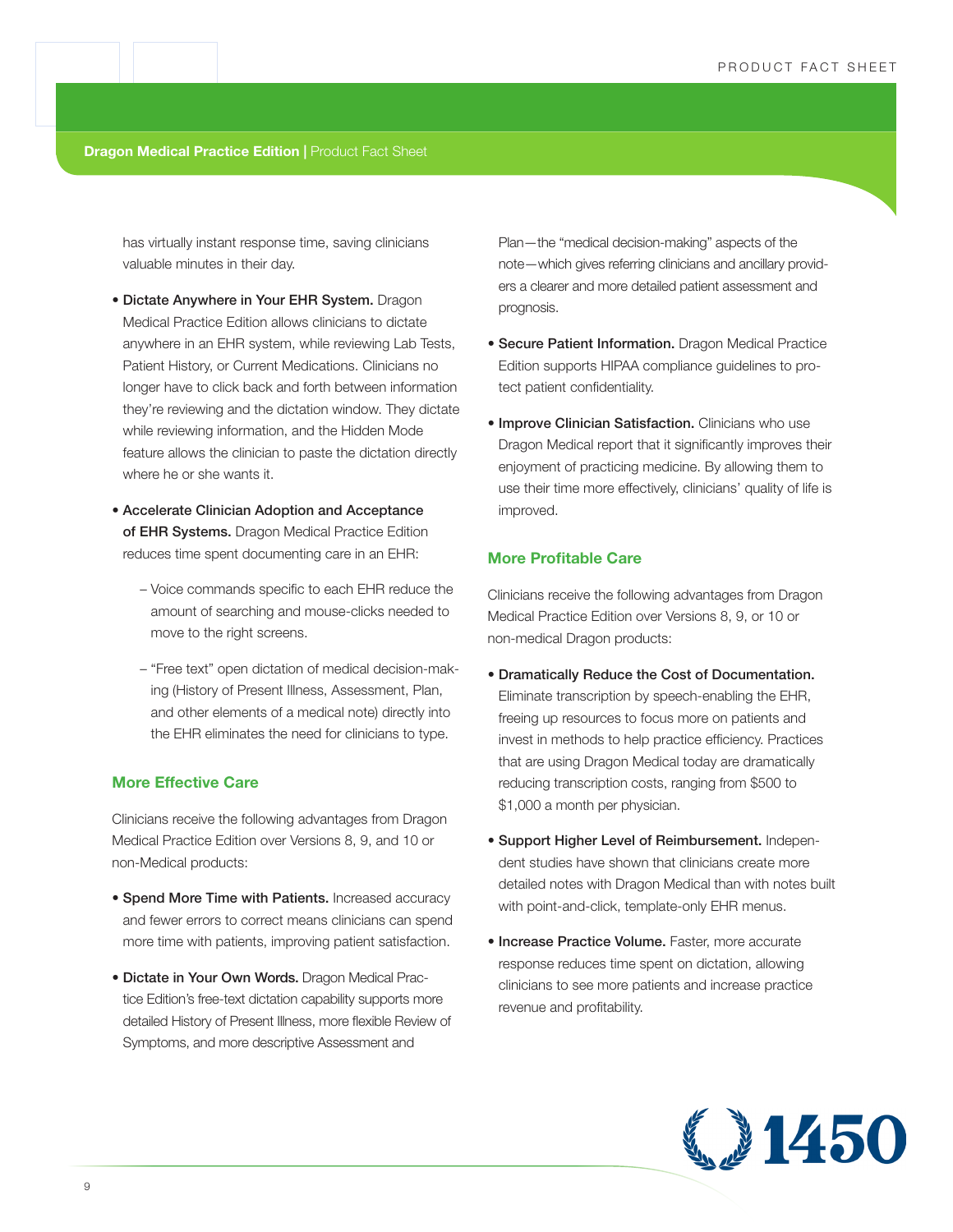# **SYSTEM REQUIREMENTS**

# Recommended Specifications:

- CPU: 2.4 GHz Intel Dual Core or equivalent AMD processor. (IMPORTANT: SSE2 instruction set required)
- Processor Cache: 2 MB.
- Free hard disk space: 5 GB.
- RAM: 2 GB RAM for XP and Vista, and 4 GB for Windows 7 and Server 2003/2008 64-bit.
- Microsoft<sup>®</sup> Internet Explorer 7, 8, and 9 (free download at www.microsoft.com).
- Creative® Labs Sound Blaster® 16 or equivalent sound card supporting 16-bit recording.
- DVD-ROM drive required for installation.

# Nuance-approved microphone (included in purchase).

For details on Bluetooth microphones, recorders, Tablet PCs, and other hardware, please go to support.nuance.com/compatibility.

#### Supported Operating Systems:

- Microsoft Windows 7, 32-bit and 64-bit.
- Microsoft Windows Vista SP1 and SP2, 32-bit and 64-bit.
- Microsoft Windows XP SP2 and SP3, 32-bit only.
- Windows Server 2003 and 2008, SP1, SP2, and R2, 32-bit and 64-bit (Windows 2008 R2 64-bit SP2 only).

A web connection is required for activation during installation. The software checks your system for minimum requirements; if they are not met,

Dragon® Medical Practice Edition will not be installed.

© 2011 Nuance Communications, Inc. All rights reserved. Nuance, the Nuance logo, Dragon, DragonBar and PowerMic are trademarks and/or registered trademarks of Nuance Communications, Inc., and/or its subsidiaries in the United States and/or other countries. All other trademarks are properties of their respective owners.

# **Dragon Medical Practice Edition Summary Descriptions**

# **100 Words**

Dragon Medical Practice Edition offers the fastest and smartest way for physicians, nurses, and other providers in smaller practices to document care. Dictate medical findings directly into any Windows®- based EHR three times faster than most people type, with up to 99% accuracy. Use voice commands to navigate quickly within an EHR to review test results or dictate a prescription. Dragon Medical Practice Edition includes vocabularies that cover nearly 60 medical specialties and subspecialties, and supports HIPAA compliance guidelines. Dragon Medical Practice Edition helps you raise the quality of care while making your practice more efficient and profitable.

# **50 Words**

Dragon Medical Practice Edition is the fastest and smartest way for all clinicians in smaller practices to document care. Dictate findings into EHRs three times faster than typing, with up to 99% accuracy. Covers nearly 60 medical specialties, supports HIPAA guidelines. Accelerate practice's EHR adoption, while improving clinician satisfaction and quality of documentation.

# **25 Words**

Dragon Medical Practice Edition lets clinicians dictate three times faster than typing—with 99% accuracy accelerating EHR adoption, while improving clinician satisfaction and the quality of documentation.

For more product information, please visit 1450, Inc. at www.1450.com or call 888-848-1450.

1450, INC. 5090 PGA BLVD. SUITE 300 PALM BEACH GARDENS, FL 33418 888.848.1450 WWW.1450.COM PARTNER@1450.COM